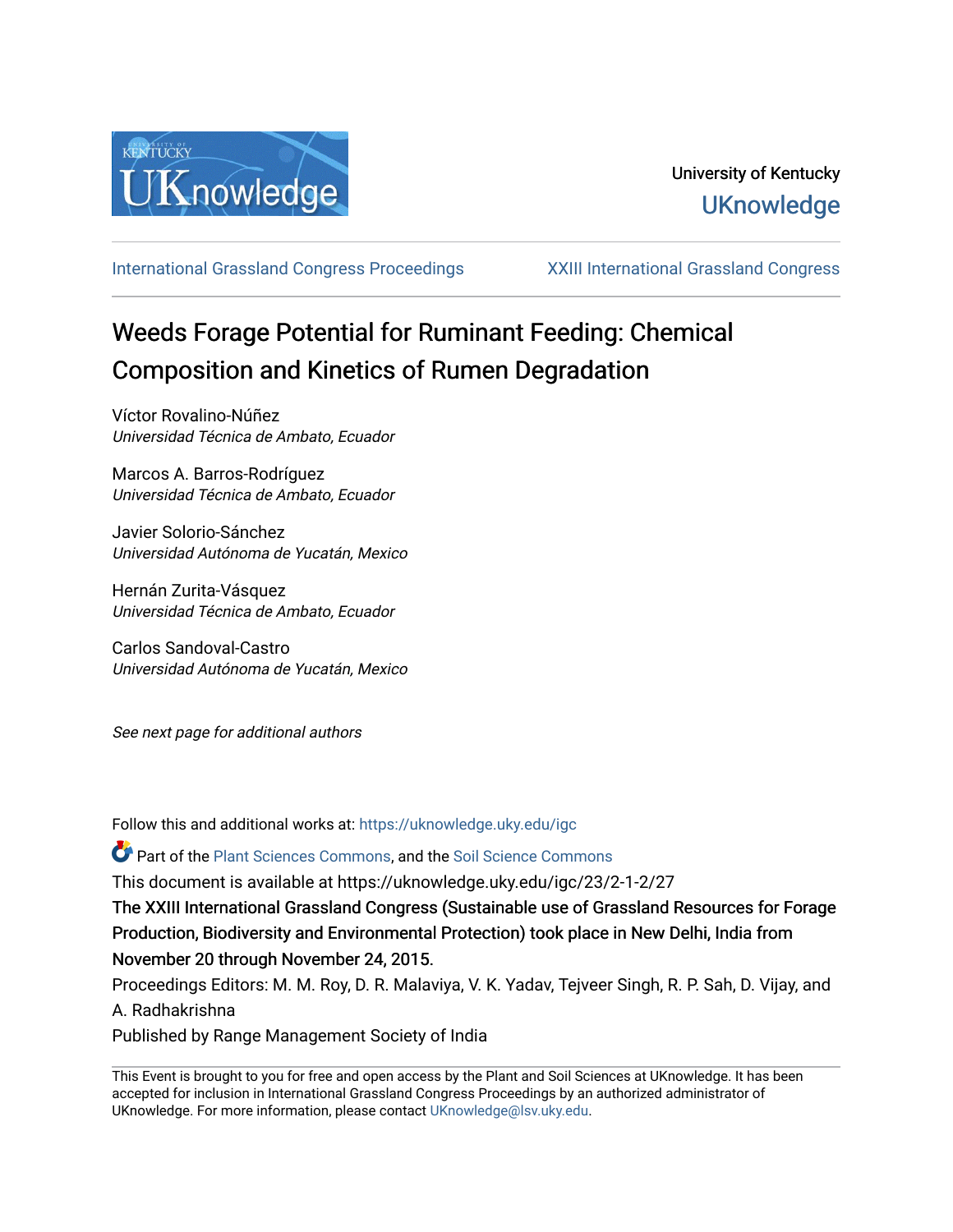# Presenter Information

Víctor Rovalino-Núñez, Marcos A. Barros-Rodríguez, Javier Solorio-Sánchez, Hernán Zurita-Vásquez, Carlos Sandoval-Castro, Geovanny Velasteguí-Espín, Daniela Sánchez-Gavilanes, Diego Cadena-Yanchapaxi, Jorge Vega-Chariguaman, and Sixto Mayorga-Paredes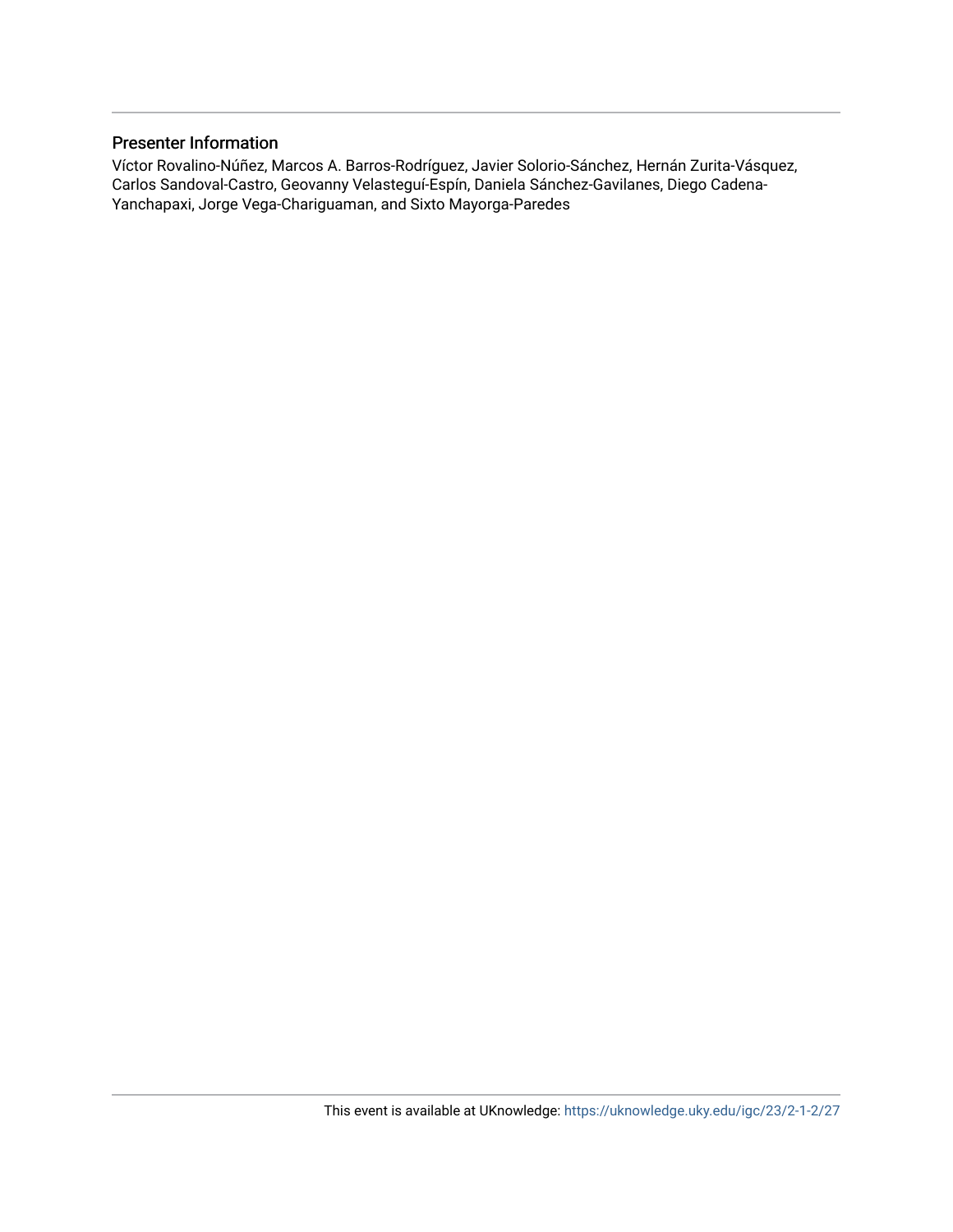# **Weeds forage potential for ruminant feeding: Chemical composition and kinetics of rumen degradation**

**Víctor Rovalino-Núñez<sup>1</sup> , Marcos A. Barros-Rodríguez<sup>1</sup> \*, Javier Solorio-Sánchez<sup>2</sup> , Hernán Zurita-Vásquez<sup>1</sup> , Carlos Sandoval-Castro<sup>2</sup> , Geovanny Velasteguí-Espín<sup>1</sup> , Daniela Sánchez-Gavilanes<sup>1</sup> , Diego Cadena-Yanchapaxi<sup>1</sup> , Jorge Vega-Chariguaman<sup>1</sup> and Sixto Mayorga-Paredes<sup>1</sup>**

<sup>1</sup>Universidad Técnica de Ambato, Ambato, Ecuador <sup>2</sup>Universidad Autónoma de Yucatán, Mérida, México Corresponding author e-mail: [ma\\_barrosr@yahoo.es](mailto:ma_barrosr@yahoo.es)

**Keywords:** Ruminant, Rumen degradation, Weeds

# **Introduction**

Systems of ruminant production in the Andean highlands of Ecuador are dominated by monoculture grasses, where producers do not allow association with other plants such as weeds. These systems have small areas of land and the peasants would be wasting feed resources (association) with high nutritional content and secondary compounds that may be beneficial for feeding ruminants improving the nutritional value of grassland. In this context, Castelán *et al*. (2003) mention that the use of weeds in ruminant nutrition by small producers in temperate areas of Mexico, it becomes the main natural forage resource for livestock to feed round the year, as there great availability. For farmers with limited financial resources this practice is very common, because it represents feeding efficiency with low production costs, because they use non-conventional feed resources. Weed species such as *Sicyos deppei G., Jaltomata procumbens (Cav.), Drymaria laxiflora Benth y Lopezia racemosa Cav*. contain high levels of ruminal fermentation and high crude protein content, as well as low levels of fiber (Castelán *et al*., 2003). Under this background, the objective of this research is to determine the chemical composition and *in situ* ruminal degradation of weeds with forage potential that exist in the grasslands of the Andean highlands of Ecuador.

#### **Materials and Methods**

This research was conducted at the Faculty of Agricultural Sciences at the Technical University of Ambato, located in Canton Cevallos, Tungurahua Province, Ecuador at an altitude of 2850 meters above sea level. Six sheep (male) with an average body weight of  $38.6 \pm 2.8$  kg and fitted with rumen cannula (2 in. internal and 5 in. external diameter, Bar Diamond, Parma, Idaho, USA) were used. Sheep were fed a diet of grass *Pennisetum clandestinum* and *Medicago sativa* with water *ab libitum*. The forage of the weeds was harvested from established grassland with *Pennisetum clandestinum* with regrowth age of 40 days. The *in situ* ruminal degradation of forages was evaluated by means of the nylon bag technique. On each animal, one bags containing 3 g DM from each forage were incubated for 0, 4, 8, 12, 24, 36, 48, 72, and 96 h. At each time, bags were removed, washed under running water, and oven dried at 60 °C. Bags employed to measure washout loss (0 h) were not incubated in the rumen and only washed under running water. Data was fitted to the equation:  $Y = a + b$  (1 - e<sup>-ct</sup>) (Ørskov and McDonald, 1979; Prisma 4, GraphPad Software, Inc. San Diego, CA, EE.UU.). Dry Matter, Crude Protein, Crude Fiber, Ethereal extract, Organic Matter and Ash were determined according to AOAC (1990). A completely randomised design with five treatments  $(T_1: *Chenopodium albus*,  $T_2: *Amaranthus albus*,  $T_3:$$$ *Sonchus oleraceus*, T<sub>4</sub>: *Malva parviflora*, T<sub>5</sub>: *Rumex pulcher*) and six replicate treatments was used. The parameters ruminal degradation were analyzed according to the design used in the Prisma 4, GraphPad Software, Inc. San Diego, CA, EE.UU

# **Results and Discussion**

The highest percentage of ruminal degradation of the fraction "a" was for *Sonchus oleraceus*, *Malva parviflora* and *Amaranthus albus*. In the fraction "b" the highest percentages were observed for *Sonchus oleraceus, Malva parviflora* and *Chenopodium albus*, same that presented potential degradation (a + b) higher to 80%, however, was the weed *Rumex pulcher* that present the lowest parameters [a,b, (a+b) y *c*]. With regard to the degradation rate per hour "c" it was higher in *C. albus* and *M. parviflora* (0.12 and 0.09 respectively) than the other weeds (Table 1). The chemical composition of all weeds showed crude protein values between 14 and 22% and low levels of crude fiber ranging from 7 to 12%. However, the dry matter content of all forages was low (Table 1). The high percentages of ruminal degradation obtained (over 80%) may be related to the chemical composition (low fiber) (Table 1). Weeds analyzed in this study have shown equal or greater nutritional quality than *Medicago sativa* and other forage used to feed ruminants in temperate zones (Yu *et al.,* 2004). The results of this study are consistent with those reported by Martínez-Loperena *et al.,* (2011) which mention that